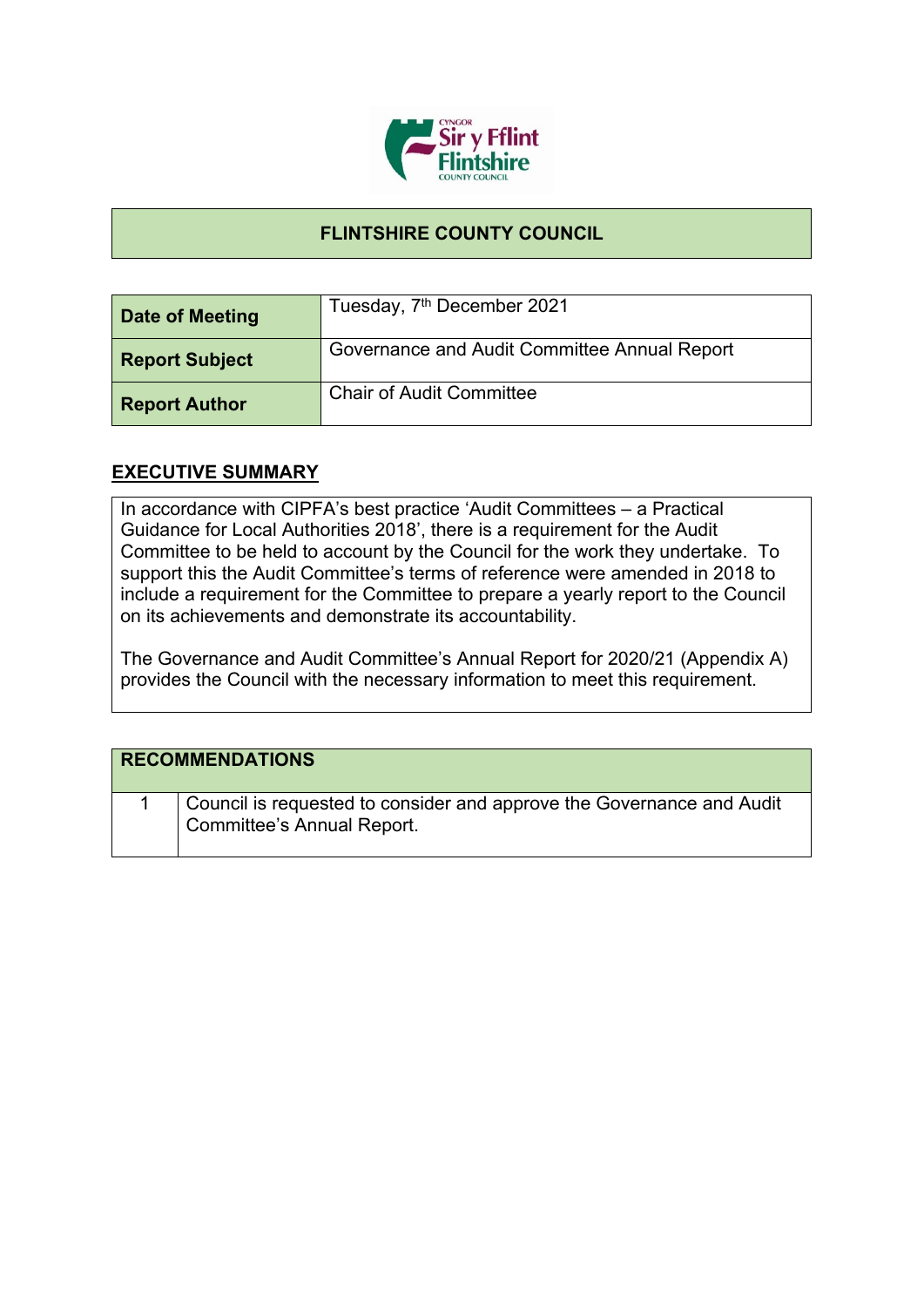## **REPORT DETAILS**

| 1.00 | <b>EXPLAINING THE INTERNAL AUDIT PROGRESS REPORT</b>                                                                                                                                                                                                                                                                                                                                                                                                                                                                                                                                                                        |
|------|-----------------------------------------------------------------------------------------------------------------------------------------------------------------------------------------------------------------------------------------------------------------------------------------------------------------------------------------------------------------------------------------------------------------------------------------------------------------------------------------------------------------------------------------------------------------------------------------------------------------------------|
| 1.01 | In accordance with CIPFA's best practice 'Audit Committees – a Practical<br>Guidance for Local Authorities 2018', the Governance and Audit<br>Committee has an important role within the Council's governance structure<br>and in promoting the principles of good governance.                                                                                                                                                                                                                                                                                                                                              |
|      | An equally significant part of this role is for the Governance and Audit<br>Committee to demonstrate its accountability. Accountability should be<br>considered under three aspects:                                                                                                                                                                                                                                                                                                                                                                                                                                        |
|      | 1)<br>Supporting the Council's accountability to the public and<br>stakeholders;                                                                                                                                                                                                                                                                                                                                                                                                                                                                                                                                            |
|      | 2)<br>Supporting accountability within the Council; and<br>3)<br>Holding the Governance and Audit Committee to account.                                                                                                                                                                                                                                                                                                                                                                                                                                                                                                     |
| 1.02 | The Governance and Audit Committee's Annual Report (Appendix A) is<br>designed to provide assurance to the Council in holding the Committee to<br>account. In particular:<br>Supporting the Council's accountability to the public and<br>1)<br>stakeholders<br>For the last twelve months each Governance and Audit<br>Committee meeting has been held remotely and webcast with all<br>Committee papers available on the Council's website.                                                                                                                                                                               |
|      | 2)<br><b>Supporting accountability within the Council</b><br>Through the review of those reports received by Governance and<br>Audit Committee, the Committee holds to account those<br>responsible for the implementation of recommendations and<br>action plans. In addition to this, the Committee oversees the<br>process for evaluating and improving governance, risk, financial<br>management and control.                                                                                                                                                                                                           |
|      | 3)<br><b>Holding the Governance and Audit Committee to account</b><br>The Committee has fulfilled its agreed Terms of Reference and<br>adopted the recommended best practice;<br>Members of the Governance and Audit Committee have<br>assessed their own development needs and taken the<br>opportunity to attend briefing and training sessions;<br>The Committee has assessed its own effectiveness, developed<br>an action plan and monitors progress; and<br>The Committee demonstrates they have a positive impact on the<br>improvement of governance, risk, financial management and<br>control within the Council. |
| 1.03 | The annual report provides the Council with an overview of the:<br>Work undertaken by the Committee and its effectiveness against<br>the main areas of the Committees' Terms of Reference;<br>Internal Audit opinion for 2020/21;<br>Committees membership and attendance;<br>$\qquad \qquad -$<br>Self-Assessment, Training and Development; and                                                                                                                                                                                                                                                                           |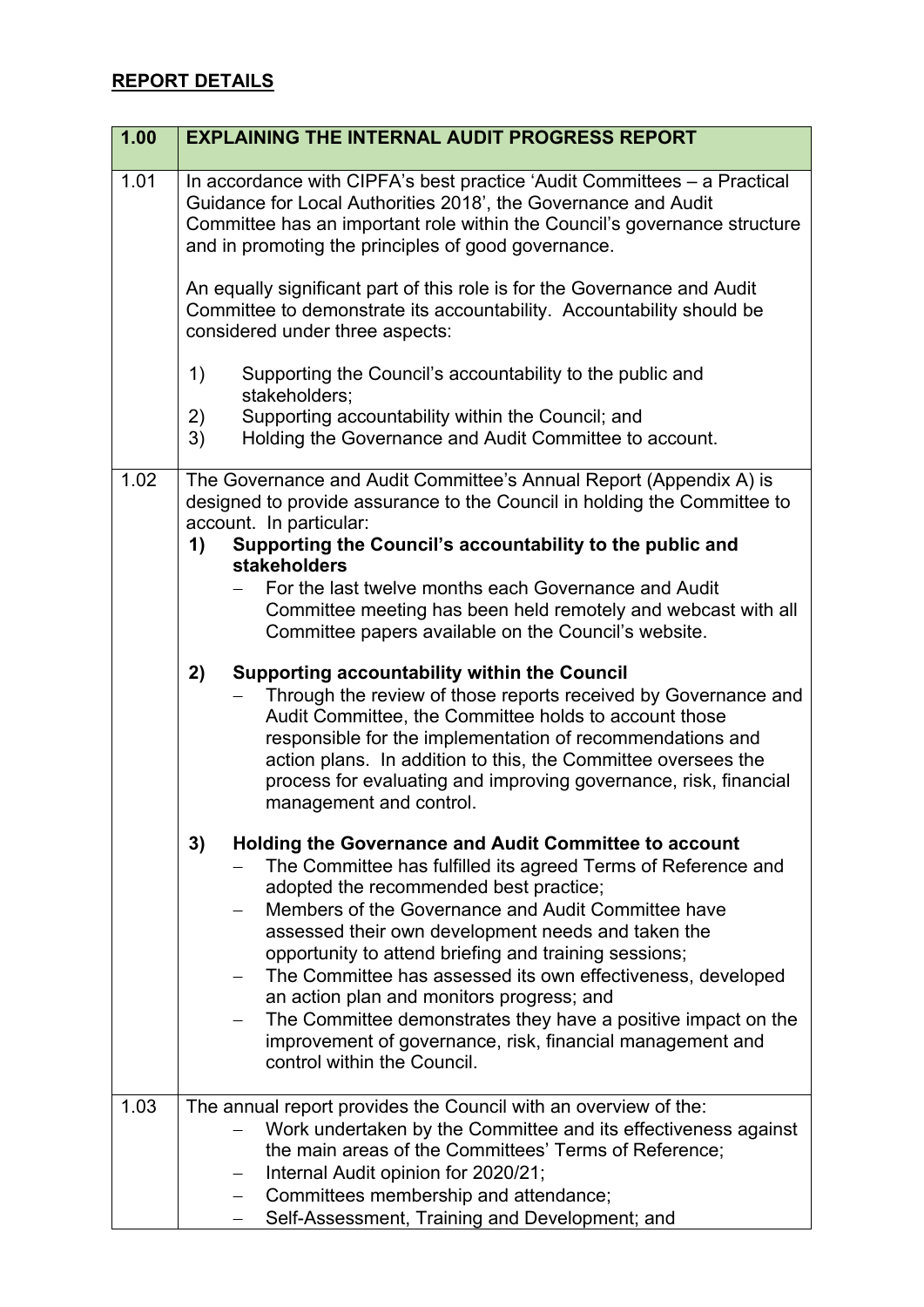|      | - Future Priorities.                                                                                                                             |
|------|--------------------------------------------------------------------------------------------------------------------------------------------------|
| 1.04 | The Governance and Audit Committee's Annual Report was presented<br>and endorsed by the Governance and Audit Committee on 17th November<br>2021. |

| 2.00         | <b>RESOURCE IMPLICATIONS</b> |
|--------------|------------------------------|
| $\vert$ 2.01 | None from the report itself. |

| 3.00 | <b>CONSULTATIONS REQUIRED / CARRIED OUT</b>                                                                                                                                                                                                                       |
|------|-------------------------------------------------------------------------------------------------------------------------------------------------------------------------------------------------------------------------------------------------------------------|
| 3.01 | The draft annual report for the Governance and Audit Committee has been<br>shared with the Chief Executive, Chief Officer Governance, Democratic<br>Services Manager, Chair of the Audit Committee and the Governance and<br>Audit Committee on 17 November 2021. |

| 4.00 | <b>RISK MANAGEMENT</b>                                                                                                |
|------|-----------------------------------------------------------------------------------------------------------------------|
| 4.01 | Governance and Audit Committee is integral to promoting an effective risk<br>management framework within the Council. |

| 5.00 | <b>APPENDICES</b>                                                |
|------|------------------------------------------------------------------|
| 5.01 | Appendix A – Draft Governance and Audit Committee Annual Report. |

| 6.00 |                         | <b>LIST OF ACCESSIBLE BACKGROUND DOCUMENTS</b>                  |
|------|-------------------------|-----------------------------------------------------------------|
| 6.01 | None.                   |                                                                 |
|      | <b>Contact Officer:</b> | Lisa Brownbill, Internal Audit, Performance and Risk<br>Manager |
|      | Telephone:<br>E-mail:   | 01352 702231<br>Lisa.brownbill@flintshire.gov.uk                |
|      |                         |                                                                 |

| 7.00 | <b>GLOSSARY OF TERMS</b>                                                                                                                                                                                                                                                                                                                                                                                                                                      |
|------|---------------------------------------------------------------------------------------------------------------------------------------------------------------------------------------------------------------------------------------------------------------------------------------------------------------------------------------------------------------------------------------------------------------------------------------------------------------|
| 7.01 | <b>Corporate Governance:</b> the system by which local authorities direct and<br>control their functions and relate to their communities. It is founded on the<br>basic principles of openness and inclusivity, integrity and accountability<br>together with the overarching concept of leadership. It is an inter-related<br>system that brings together the underlying set of legislative requirements,<br>governance principles and management processes. |